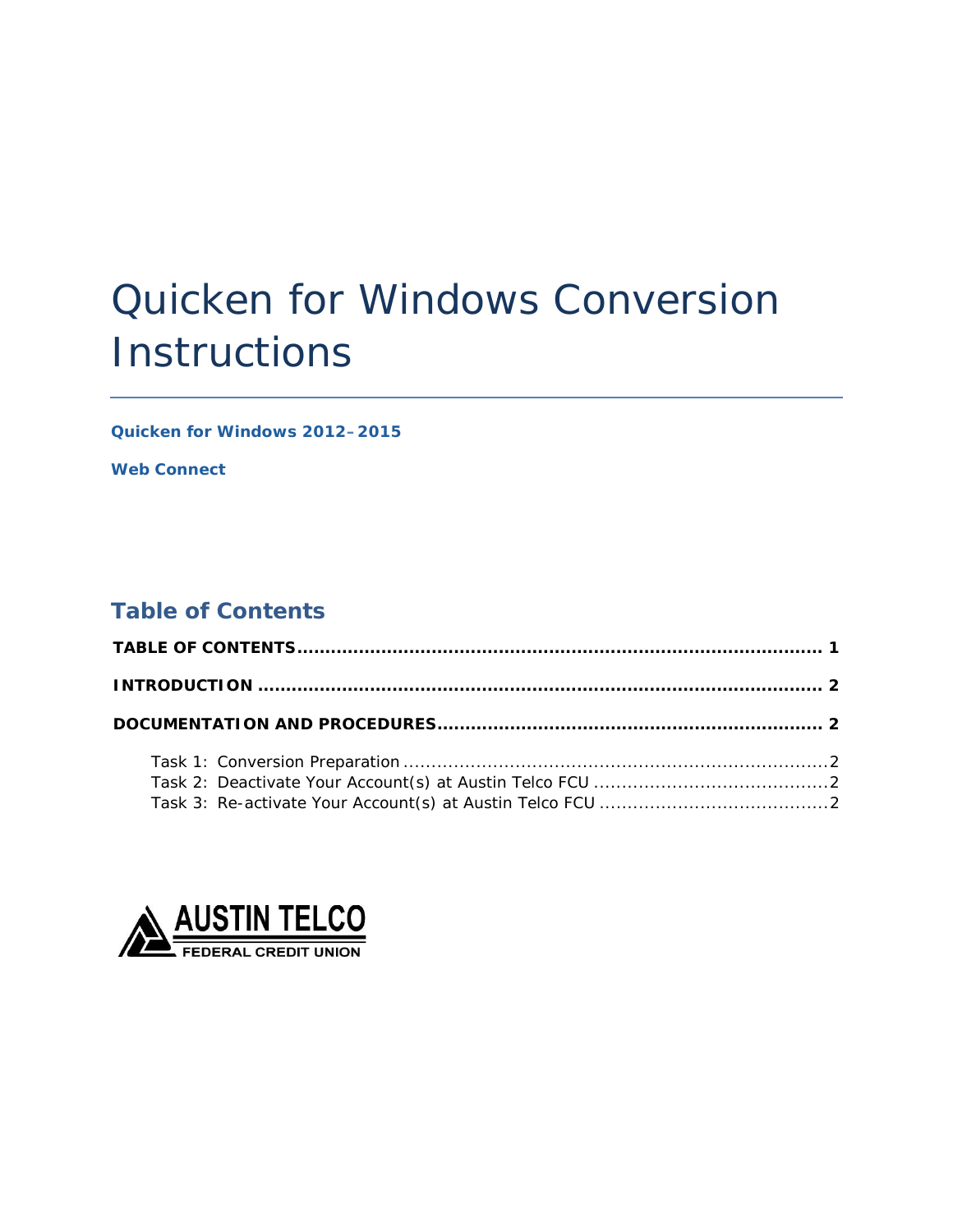# <span id="page-1-0"></span>**Introduction**

 As Austin Telco Federal Credit Union completes its system conversion, you will need to modify your Quicken settings to ensure the smooth transition of your data. To complete these instructions, you will need your Username and Password for Austin Telco FCU Online Banking.

 It is important that you perform the following instructions exactly as described and in the order presented. If you do not, your service may stop functioning properly. This conversion should take 15–30 minutes.

 **NOTE:** This update is time sensitive and can be completed on or after 3/10/15.

## <span id="page-1-2"></span><span id="page-1-1"></span>**Documentation and Procedures**

### Task 1: **Conversion Preparation**

- 1. Backup your data file. For instructions to back up your data file, choose **Help**  menu > **Search**. Search for *Backing Up Your Data* and follow the instructions.
- 2. Download the latest Quicken Update. For instructions to download an update, choose **Help** menu > **Search**. Search for *Update Software* and follow the instructions.

#### <span id="page-1-3"></span> Task 2: **Deactivate Your Account(s) At Austin Telco FCU**

- 1. Choose **Tools** menu > **Account List**.
- 2. Click the **Edit** button of the account you want to deactivate.
- 3. In the **Account Details** dialog, click on the **Online Services** tab.
- 4. Click **Deactivate**. Follow the prompts to confirm the deactivation.
- 5. Click on the **General** tab.
- 6. Remove the financial institution name and account number. Click **OK** to close the window.
- 7. Repeat steps 2–6 for each account at Austin Telco FCU.

#### <span id="page-1-4"></span> Task 3: **Re-activate Your Account(s) at Austin Telco FCU**

- 1. Log in to Austin Telco FCU and download your Quicken Web Connect file.
- 2. Click **File** > **File Import** > **Web Connect File**.
- 3. If prompted for connectivity type, select **Web Connect**.